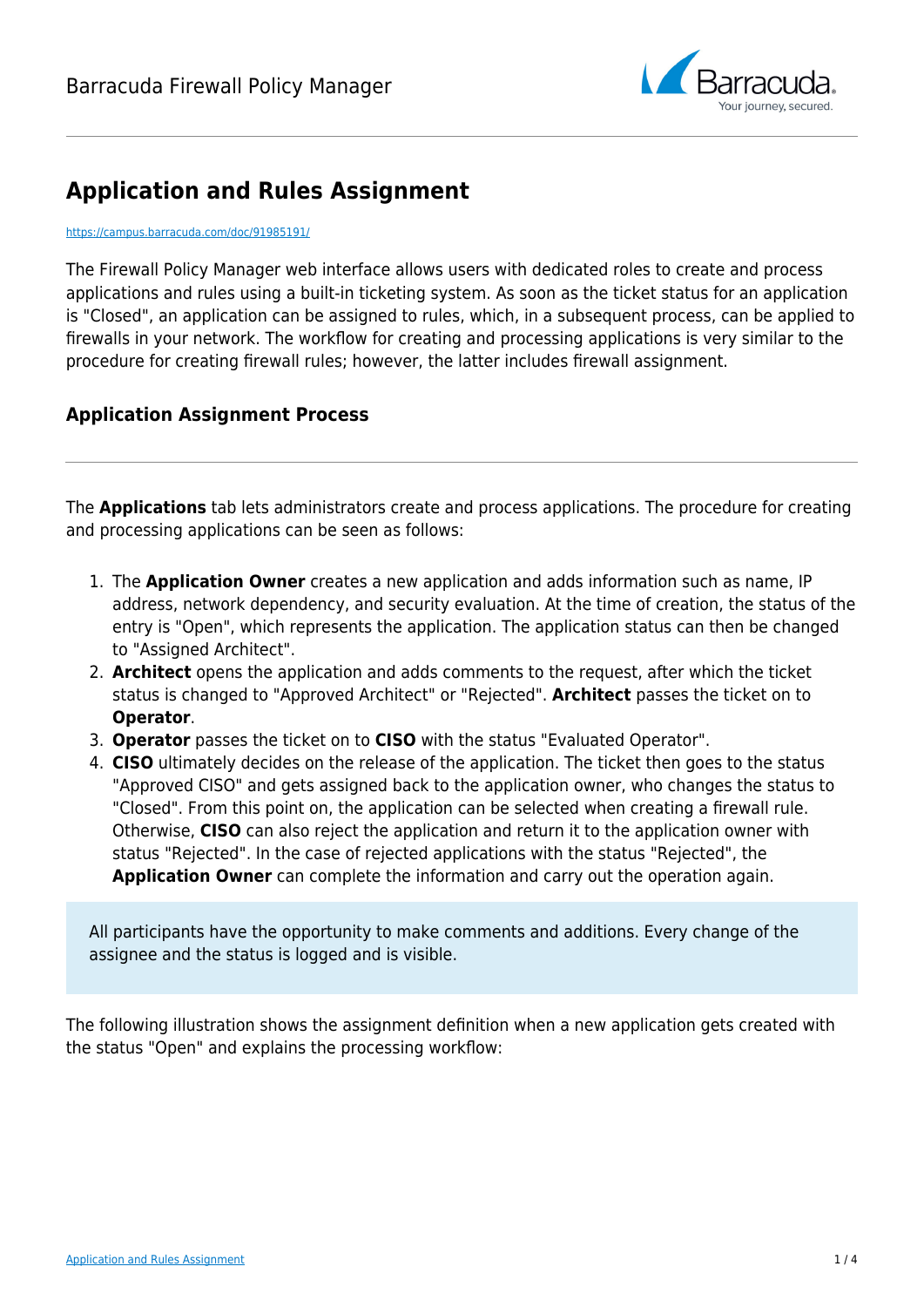## Barracuda Firewall Policy Manager





For detailed information on rules creation and assignment, see [How to Create Applications.](http://campus.barracuda.com/doc/91985193/)

### **Rules Assignment Process**

The **Rules** tab lets users create and process firewall rules. The administrator who starts the rule request process, selects application and asset and fills in the required information such as name and description. After this process, the request is sent to Architect. Architect checks the rule information, commits a security assessment, and forwards the rule request to Operator. If the rule gets approved, it can be submitted to the Firewall Control Center. The procedure of creating and processing rules can be seen as follows:

- 1. The **Rule Applicant** creates a new firewall rule and adds information such as application, asset, source, and destination. The rule status can then be changed to "Assigned Architect".
- 2. **Architect** opens the rule and can assign it to themself. It is possible to comment on the request, after which the status is changed to "Approved Architect" or "Rejected". **Architect** passes the ticket on to **Operator**.
- 3. **Operator** passes the ticket on to **CISO** with the status "Evaluated Operator". In this step, the Firewall Policy Manager creates an automatic safety assessment, which is sent to **CISO** as a recommendation.
- 4. **CISO** ultimately decides on the release of the rule, the rule goes into the status "Approved CISO" and gets assigned back to **Operator**. **CISO** employees are responsible for the manual implementation of the rule. As soon as the rule has been assigned to a Control Center, it gets the status "Queued". **CISO** employees remain responsible. When the rule has been successfully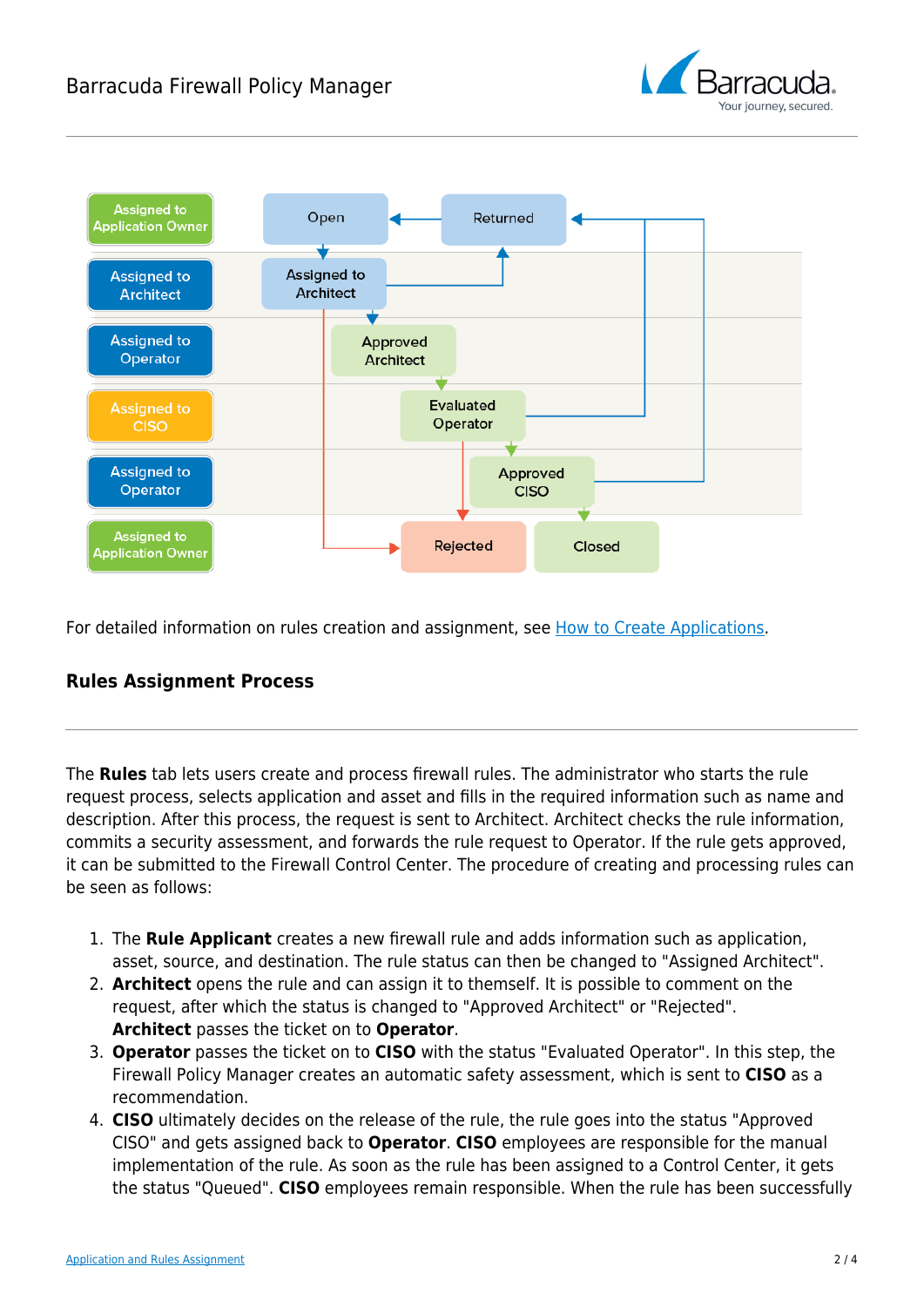

submitted to the Control Center and can be accessed on CC-managed firewall units, the ticket status changes to "Implemented". A notification will be sent to everyone previously involved. Otherwise, for example, if rule transfer to a Control Center fails, **CISO** can also reject the ticket and assign it back to the owner with the status "Rejected". In the case of rejected ticket with the status "Rejected", the owner can complete the information and carry out the operation again.

All participants have the opportunity to make comments and additions. Every change of the assignee and the status is logged and is visible.

The following figure shows the assignment definition when a new rule gets created with the status "Open" and explains the processing workflow:



For detailed information on rules creation and assignment, see [How to Create Rules](http://campus.barracuda.com/doc/91985195/).